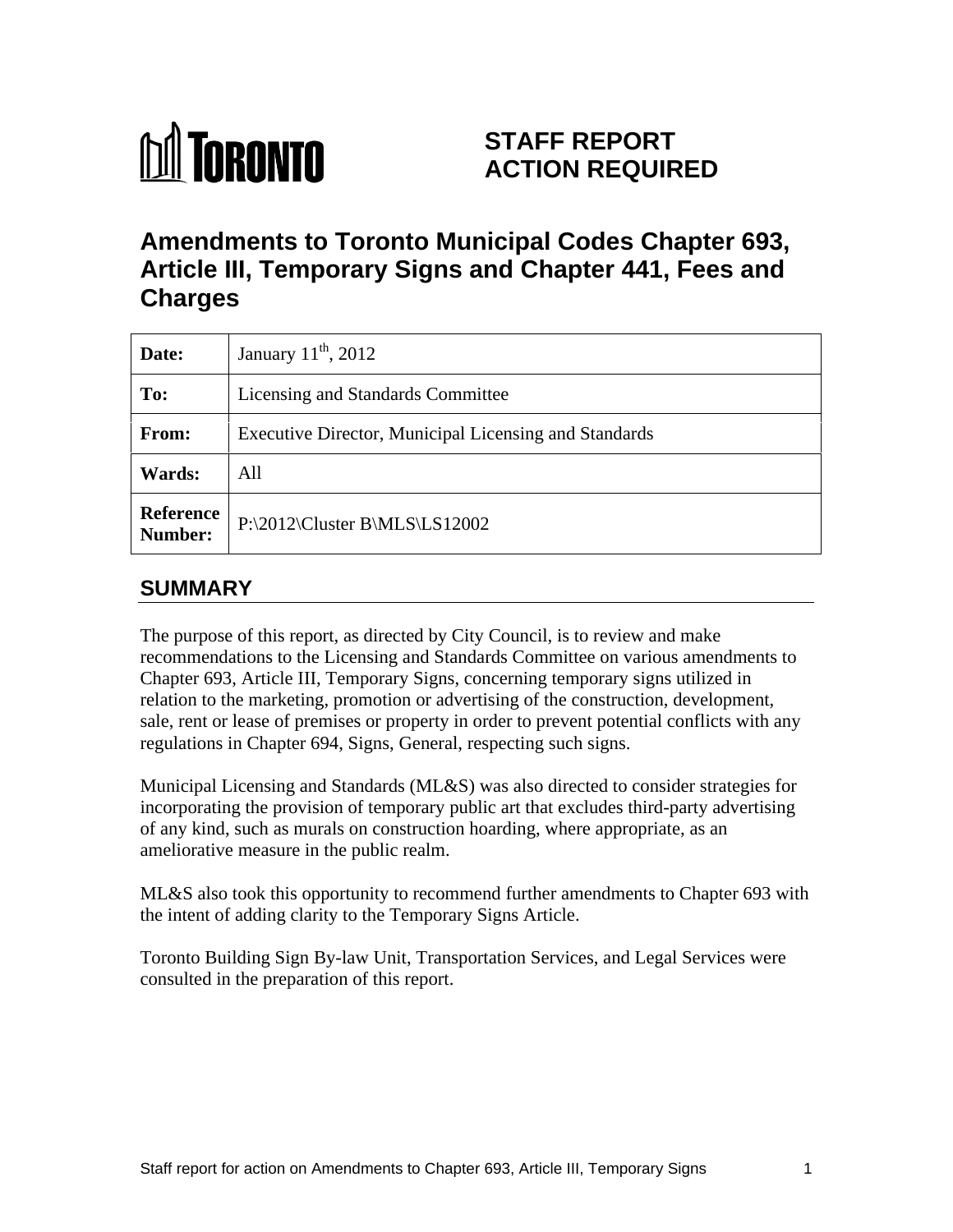# **RECOMMENDATIONS**

# **The Executive Director, Municipal Licensing and Standards Division recommends that:**

- 1. City Council amend Toronto Municipal Code Chapter 693, Article III, Temporary Signs, substantially in accordance with the draft by-law in Appendix 'A', attached to this report;
- 2. City Council amend Appendix C, Schedule 12 of Toronto Municipal Code, Chapter 441, Fees and Charges, substantially in accordance with the draft by-law in Appendix 'A', attached to this report;
- 3. City Council authorize the City Solicitor be authorized to prepare the necessary Bills for introduction in Council to implement the above recommendations, subject to such stylistic and technical changes to the draft bills as may be required. The contract of the contract of the contract of the contract of the contract of the contract of the contract of the contract of the contract of the contract of the contract of the contract of the contract of the

Public Notice has been given in a manner prescribed in the Toronto Municipal Code Chapter 162, Notice, Public.

# **Financial Impact**

Upon adoption of this report, the collection of permit fees for ground-mounted and new development signs and their enforcement will be overseen by the Toronto Building Sign By-law Unit. As a result, ML&S will experience a loss of revenue of approximately \$17,200 in 2012. However, there will be no net financial impact to the City as this revenue will be collected by Toronto Building. Any necessary changes to revenue changes will be submitted as part of the 2013 Operating Budget submission for Toronto Building and ML&S. No staffing level changes are anticipated since ML&S will continue to enforce Chapter 693 Signs.

The Deputy City Manager and Chief Financial Officer has reviewed this report and agrees with the financial impact information.

# **DECISION HISTORY**

At its meeting of October 6, 2011, the Planning and Growth Management Committee recommended City Council adopt the amendments to Chapter 694, Signs, General, as contained in Item PG8.4 - "Amendments to Chapter 694, General with respect to Signs for New Developments"

Item PG8.4, as amended and adopted by City Council at its October 24 and 25, 2011 meeting included a direction to the Executive Director, Municipal Licensing and Standards to report to the Licensing and Standards Committee on amendments to Chapter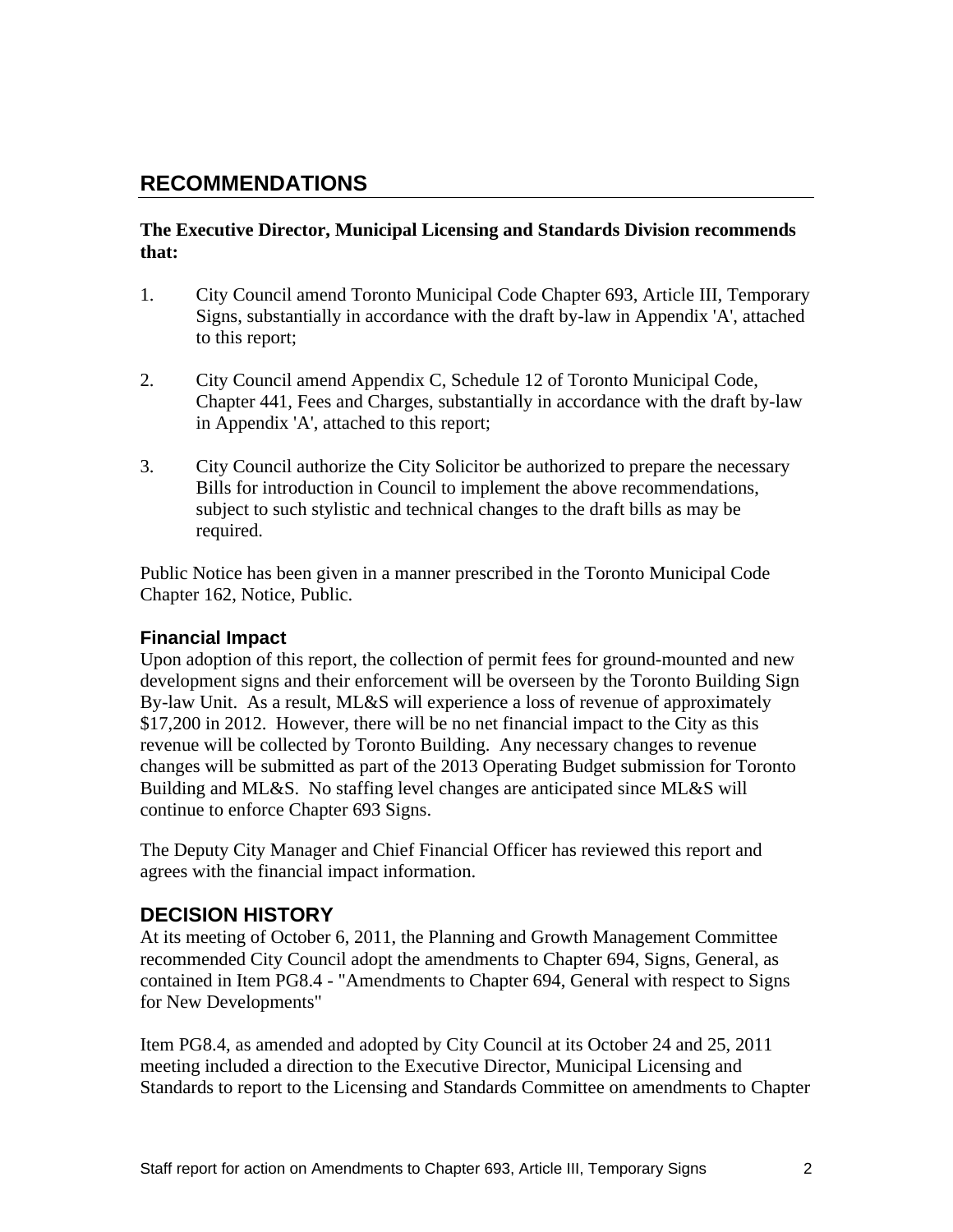693, Article III, Temporary Signs, "concerning temporary signs utilized in relation to the marketing, promotion or advertising of the construction, development, sale, rent or lease of premises or property, such report to include strategies for incorporating the provision of temporary public art that excludes third-party advertising of any kind, such as murals on construction hoarding, where appropriate, as an ameliorative measure in the public realm, at the sole cost of the applicant".

<http://app.toronto.ca/tmmis/viewAgendaItemHistory.do?item=2011.PG8.4>

# **ISSUE BACKGROUND**

In recent years, there has been widespread development of both commercial and residential buildings throughout the City. As such, there has been an increased display of signage associated with the sale and construction of these developments.

Article III, Temporary Signs, of Chapter 693, Signs, regulates the usage of temporary signs within the City of Toronto. Temporary Signs as defined by Chapter 693, Signs include portable signs A-frame signs, new development signs, real estate signs, ground mounted signs, open-house directional signs, garage sale signs, mobile signs, and construction hoarding signs.<br>Ground-mounted signs, new development signs and construction hoarding signs are types

of temporary signs which are often utilized for advertising development projects. While such signs are currently regulated by Chapter 693 Article III, Temporary Signs, development companies have typically applied for variances to Toronto Municipal Code, Chapter 694 Signs, General, due to their nature and size.

# **COMMENTS**

# **Toronto Municipal Code Chapter 694, Signs, General**

The amendments to Chapter 694, Signs, General, adopted by City Council as Item PG8.4, respecting signs for new developments take effect as of January 1, 2012. Council also directed a report by the Executive Director, Municipal Licensing and Standards on any necessary amendments to Chapter 693, Article III to prevent potential conflict.

Signs providing marketing or promotion for commercial developments or residential developments are erected and displayed as an important part of the advertising of residential and commercial developments. These 'ground mounted signs' and 'new development signs' are currently regulated by Chapter 693 Article III, Temporary Signs.

Although signs associated with the sale and construction of new developments are short term in nature, on the recommendation of the Chief Building Official and Executive Director, Toronto Building, City Council amended Chapter 694, Signs, General,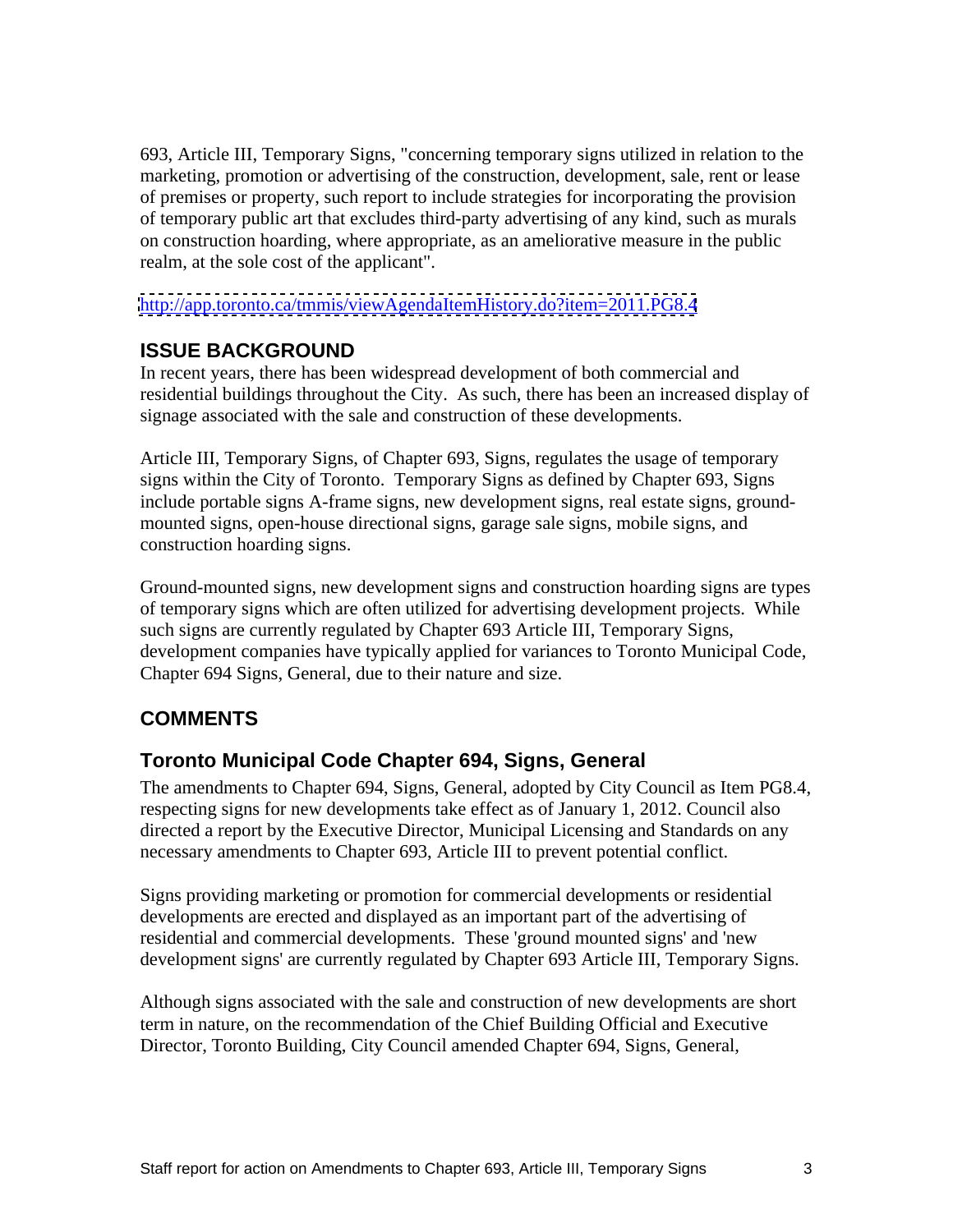establishing that signs associated with the sale and construction of new developments be subject to the regulations contained in Chapter 694.

Therefore, to prevent potential conflict and confusion to applicants regarding whether the regulations in Chapter 693 or Chapter 694 would apply to 'ground-mounted signs' or 'new development signs', avoid "enforcement overlap", and to ensure a seamless customer service experience to clients, ML&S recommends that all provisions and regulations regarding 'ground-mounted signs', and 'new development signs' as defined be deleted from Chapter 693, Signs (along with deletion of the related fees from Chapter 441, Fees and Charges, Appendix C, Schedule 12).

Additionally, ML&S recommends that the provisions and regulations pertaining to 'real estate signs' and 'open-house directional signs' as defined, be amended to eliminate any potential overlap with signs governed by Chapter 694 Signs, General.

# **Construction Hoarding Signs**

Specific provisions dealing with construction hoarding signs were recently added to Article III, Temporary Signs and are primarily contained in Section 693-26.1 of Chapter 693, Signs. These provisions of Toronto Municipal Code Chapter 693, Signs, establish that the General Manager of Transportation Services is responsible for the permitting and enforcement of the placement and maintenance of signage on construction hoarding.

Currently, construction hoarding signs are limited to displaying content which markets, promotes, or advertises a business, product, or service available on the property to which the construction hoarding relates. Amendments to the provisions concerning the display of content on construction hoarding signs will be required to permit and suitably regulate the display of public art.<br>Transportation Services is currently completing their review of the provisions concerning

the display of content on construction hoarding signs in the form of temporary public art and should it be necessary, will report back separately.

# **Other Amendments to Chapter 693, Signs, Article III**

Since the adoption of Article III, Temporary Signs, staff have found there to be enforcement challenges due to ambiguities in the Article. The following recommendations act to clarify these regulations and ensure appropriate interpretation and compliance with Article III.

# Portable Signs

There is currently no clearly defined size restriction on permitted portable signs. ML&S staff has found this to result in portable signs being of varying heights and sizes. Some signs are found to be excessive in size, and may cause potential risk during inclement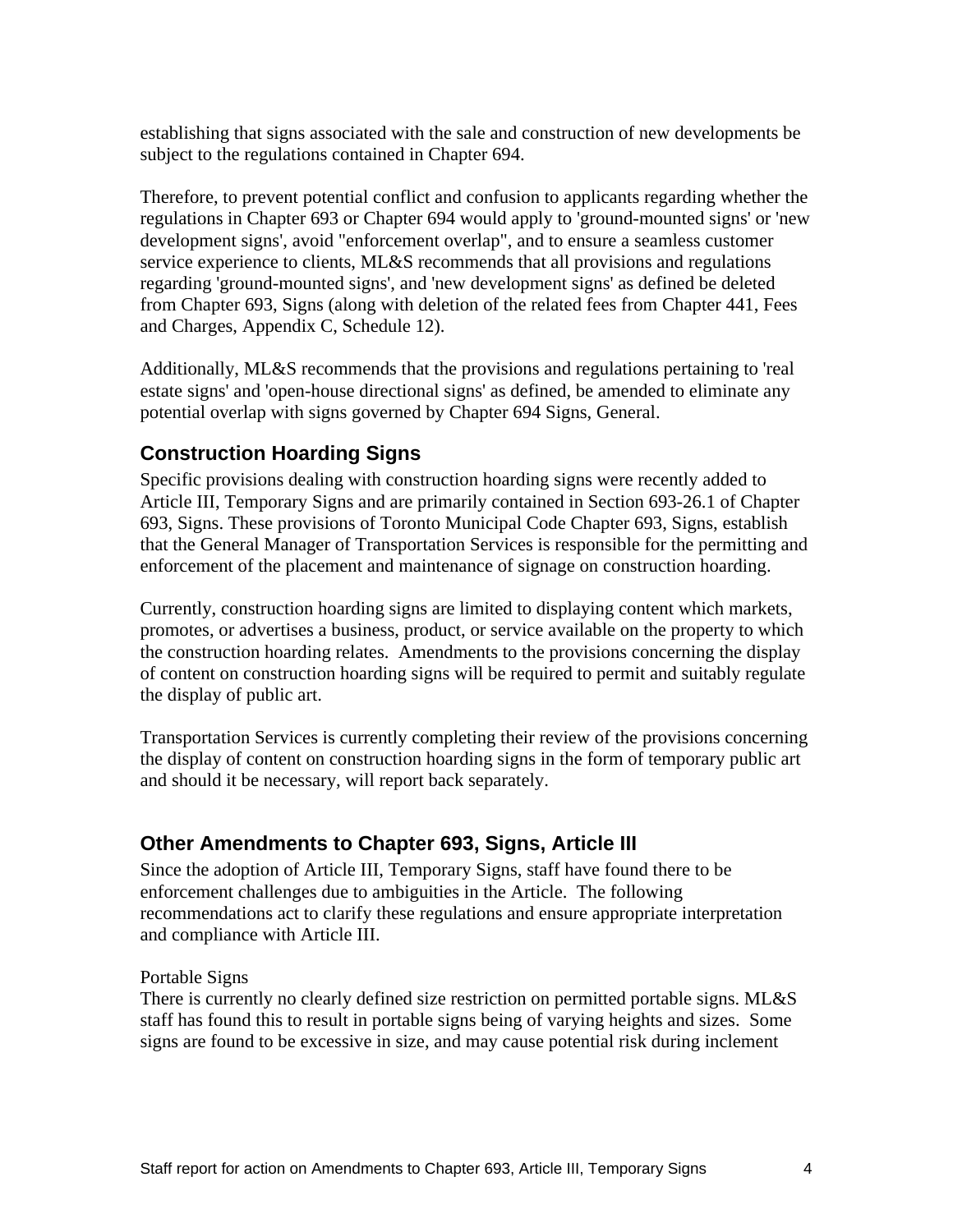weather. ML&S recommends the inclusion of size requirements for portable signs; limiting portable signs to a maximum height of one (1.0) metre, a maximum width of 0.6 metres and establishing a minimum height of 0.5 metres.<br>Signs Promoting Citizen Participation

There has been some confusion with respect to the provisions of Chapter 693, Article III, concerning signs promoting citizen participation in religious, civic, charitable or non profit activities and events, or the advertising of festivals and community events.

Section 693-17B(1)(d) exempts anyone who erects, displays, places or maintains a portable sign or A-frame sign, from the requirement to obtain a portable sign or A-frame sign permit, if:

- the Portable Sign or A-frame Sign is promoting citizen participation in civic, charitable or non-profit activities and events;
- The Portable Sign or A-frame Sign are located at the site where the activity or event is taking place ;
- there is no existing signage located at the site where the activity or event is taking place;
- The Portable Sign or A-frame Sign are erected no more than one week prior to the event taking place; and,
- The Portable Sign or A-frame Sign are removed within 48 hours of the conclusion of the activity or event.

Section 693-25 provides, "A charity, religious institution, community organization or school with the ability to erect, display, place or maintain" any form of Temporary Sign (including Mobile Signs) if:

- the Temporary Sign promoting citizen participation in religious, civic,  $\bullet$ charitable or non-profit activities and events, or advertising festivals and community events; and
- the Temporary Sign is located on land which is primarily used for the operations or activities of the charity, religious institutions, community organization or school.

This confusion arises from the fact that wording in 693-25 suggest signage promoting citizen participation erected by a charity, religious institution, community organization or school is restricted to property owned by such organizations (for example, school or church) even when that signage relates to activities occurring at another location.

As such, Staff recommends Article III be amended so that the wording in both sections is consistent. This amendment will not negatively impact the use of such signs for citizen participation or restrict the locations where these signs may be erected.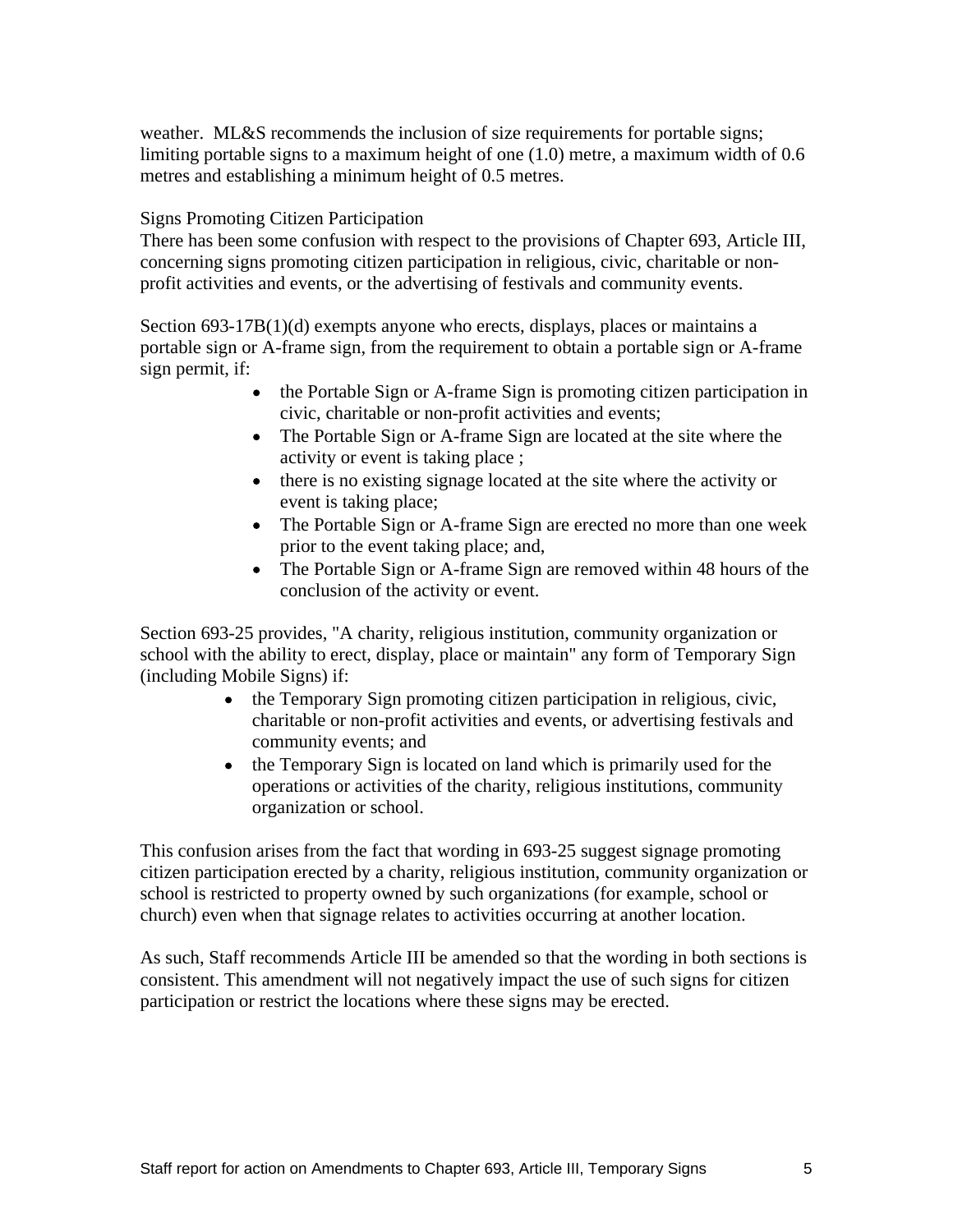The recommended amendments to Toronto Municipal Code Chapter 693, Signs, Article III Temporary Signs, are intended to ensure a seamless customer service experience, prevent enforcement redundancies and assist in adding clarity to ambiguous areas of the Article.

# **CONTACT**

Lan Vo Sr Policy and Research Officer Policy and Planning Services Municipal Licensing and Standards Tel: 416-392-0856 Fax: 416-397-5463 Email: <u>lvo@toronto.ca</u>

# **SIGNATURE**

Bruce Robertson **Bruce** Robertson Acting Executive Director Municipal Licensing and Standards

# **ATTACHMENTS**

Appendix A: Draft By-law Containing Proposed Amendments to Chapter 693, Signs, Article III, Temporary Signs, and Chapter 441, Fees and Charges

 $\overline{\phantom{a}}$  , we can assume that the contract of  $\overline{\phantom{a}}$  , we can assume that the contract of  $\overline{\phantom{a}}$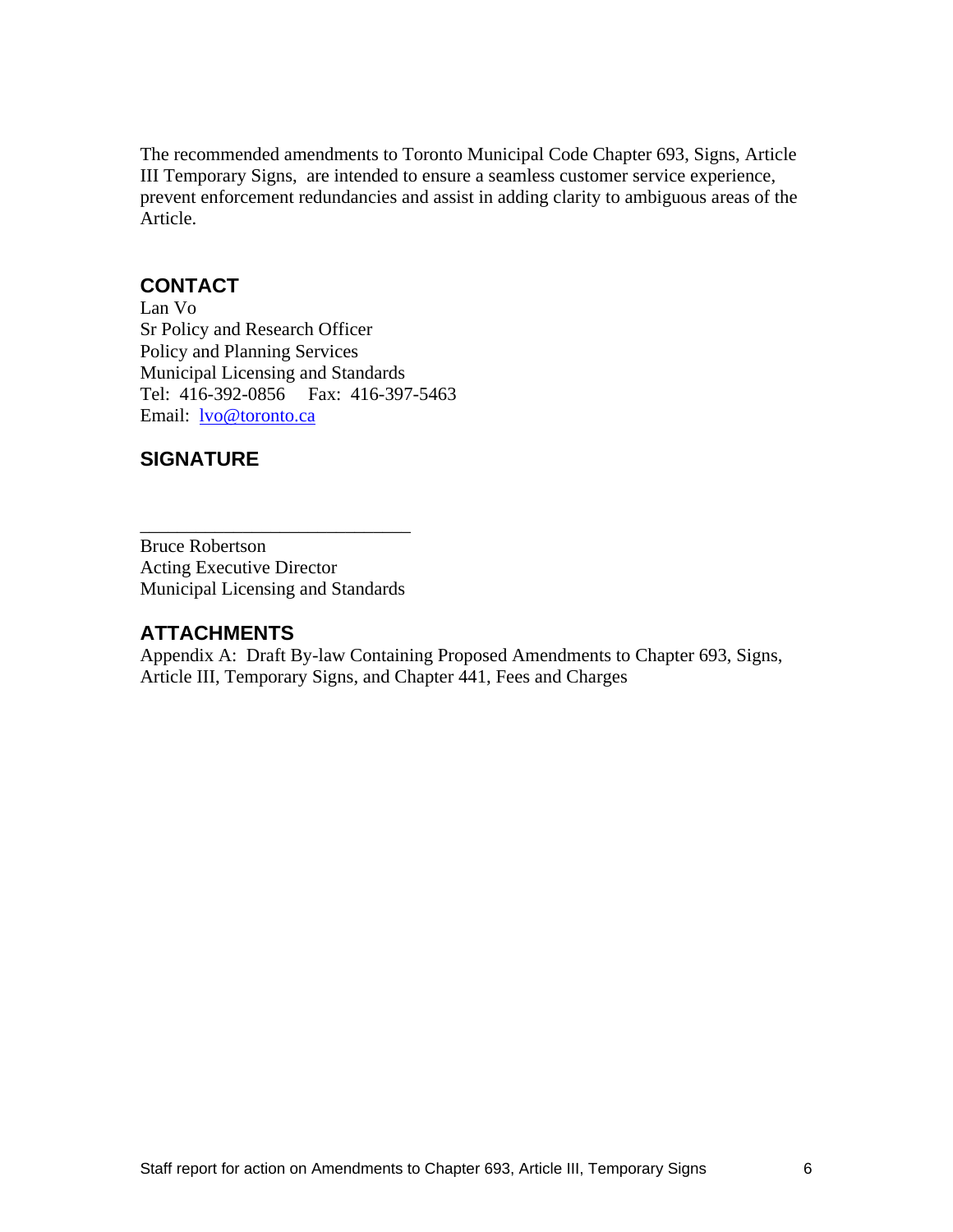# **APPENDIX A – DRAFT BY-LAW AMENDING CHAPTER 441 AND CHAPTER 693 ARTICLE III, TEMPORARY SIGNS**

# **CITY OF TORONTO**

#### BY-LAW No.

## **To amend City of Toronto Municipal Code Chapter 441, Fees and Charges, and to amend City of Toronto Municipal Code Chapter 693, Signs, Article III, Temporary Signs with respect to regulations of certain temporary signs**

WHEREAS Council may pass by-laws to regulate signs and other advertising devices under subsection 8(2) of the *City of Toronto Act*, *2006*, as amended (the "Act") subject to the additional powers and rules in section 110 of the Act; and

WHEREAS the City provides regulation of temporary signage to the citizens of Toronto as a necessary and desirable service; and

WHEREAS Council may pass by-laws imposing fees or charges on any class of persons for services or activities provided or done by or on behalf of the City under subsection  $259(1)(a)$  of the Act; and

WHEREAS it is necessary to amend Article III, Temporary Signs, of Chapter 693, Signs, of City of Toronto Municipal Code with respect to the regulations concerning temporary signage in the City; and signage in the City; and

WHEREAS it is necessary to amend Chapter 441, with respect to the fees charged in relation to the regulation of Ground-mounted signs, and New development signs; and

WHEREAS notice of the intention to enact this by-law has been provided in accordance with the Act and the City of Toronto Municipal Code;

The Council of the City of Toronto HEREBY ENACTS as follows:

- **1.** Chapter 693, Signs, Article III, Temporary Signs of the City of Toronto Municipal Code is amended as follows:
- **A. By deleting the definition of "Ground-mounted sign" provided in § 693-16:**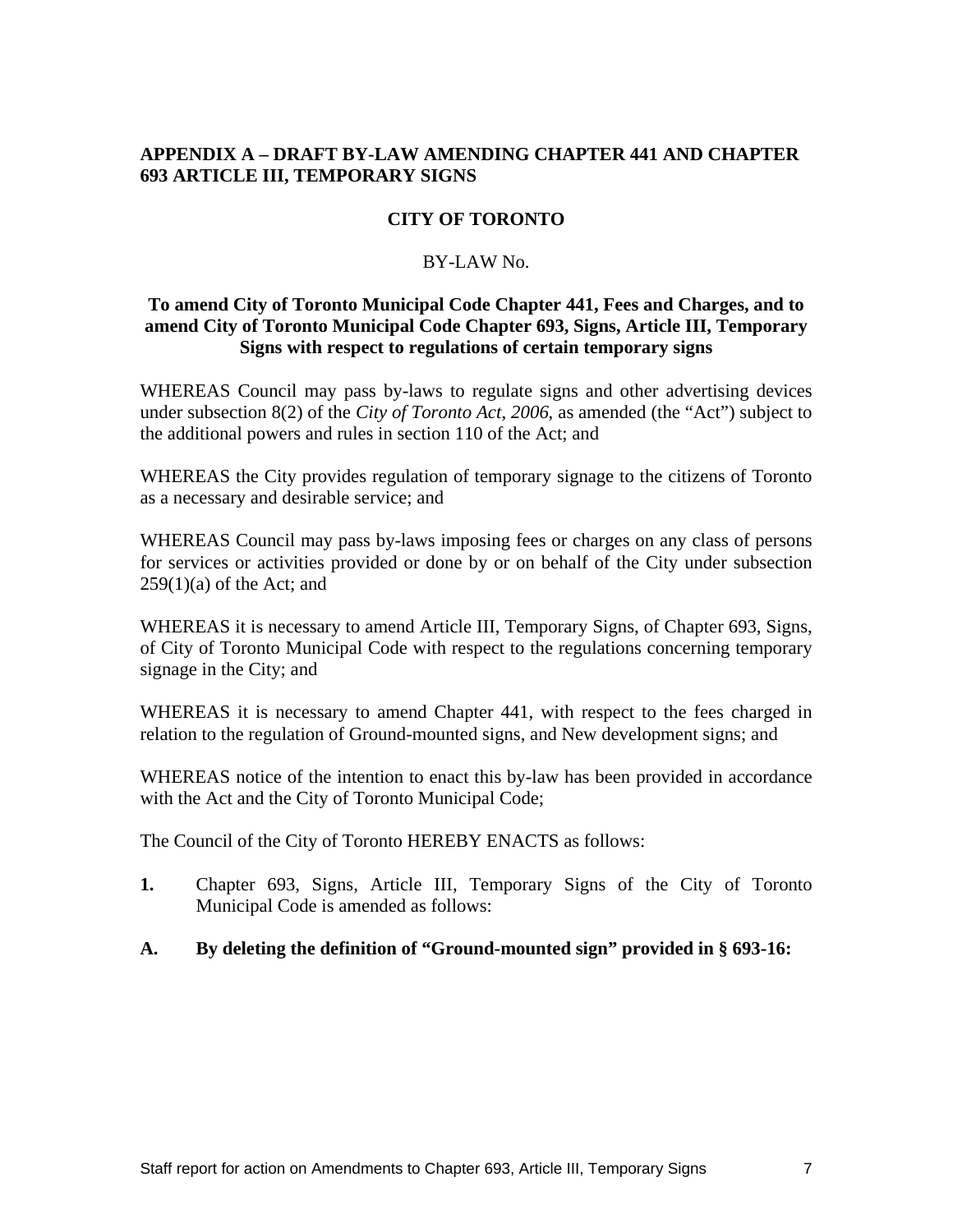**B. By deleting the definition of "New development sign" provided in § 693-16:**

# **C. By deleting the definition of "Open House Directional Sign" provided in § 693-16 and substituting the following:**

OPEN HOUSE DIRECTIONAL SIGN — A rigid free-standing moveable sign not fastened by any means to the ground or any structure or building, utilized for the sole purpose of directing traffic to a residential premises or residential property for sale or lease.

# **D. By deleting the definition of "Real Estate Sign" provided in § 693-16 and substituting the following:**

REAL ESTATE SIGN  $- A$  sign that is not permanently installed or affixed to the ground, or any structure or building, utilized for the sole purpose of advertising the sale, rent or lease of the premises, in whole or in part, upon which the sign is located.

## **E. By deleting the definition of "Temporary Sign" provided in § 693-16 and substituting the following:**

TEMPORARY SIGN — A sign that is not permanently installed or affixed to the ground, or any structure or building, and:

- A. Includes:
	- (1) A mobile sign;
	- (2) A portable sign;
	- (3) An A-frame sign;
	- (4) A real estate sign;
	- (5) An open house directional sign;
	- (6) A garage sale sign; and
	- (7) A construction hoarding sign.
- B. Does not include a poster.

# **F. By deleting § 693-17B(1) and substituting the following:**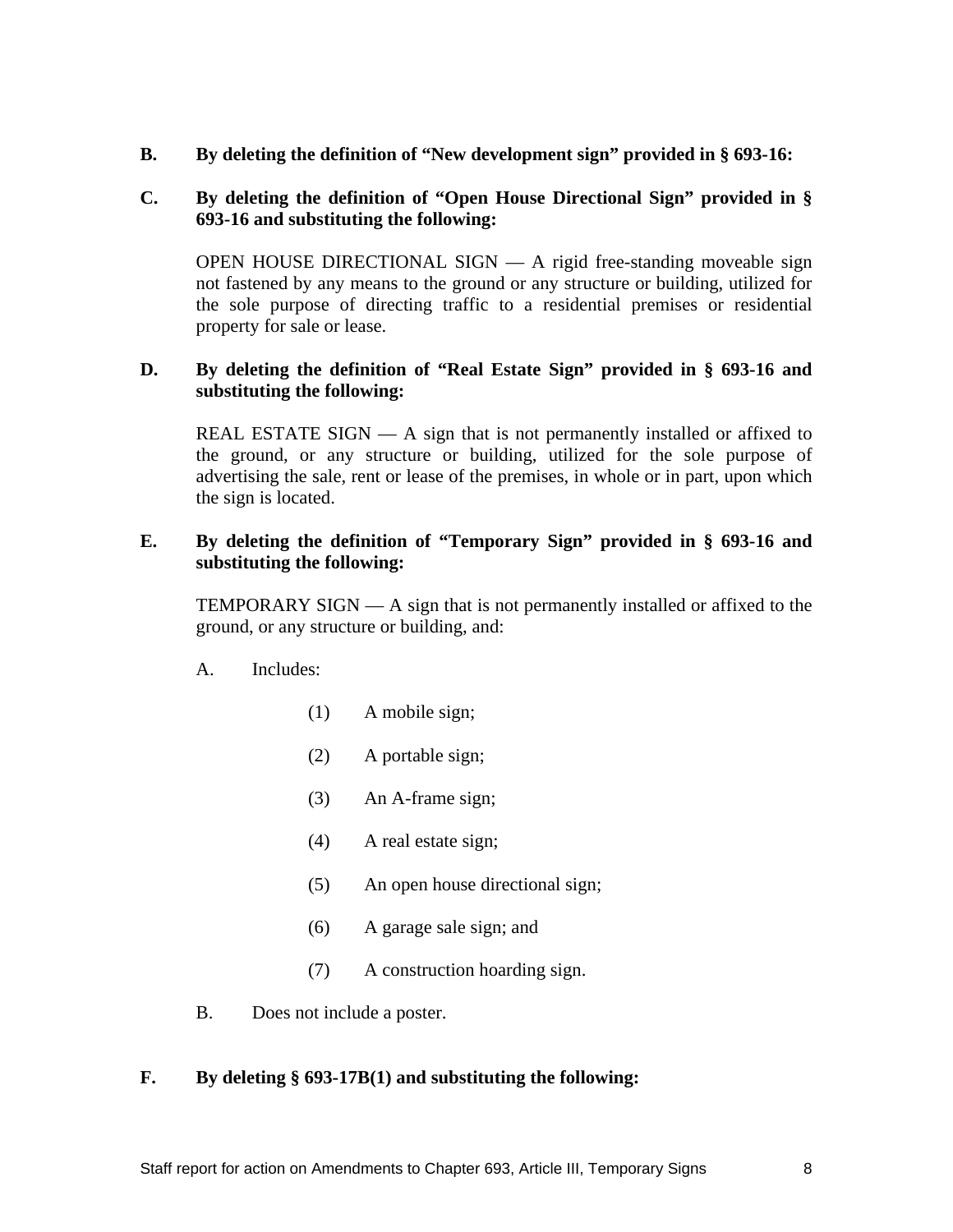- B. Temporary sign permit.
	- (1) No person shall display, place, alter or erect or cause to be displayed, placed, altered or erected, any temporary sign on public or privately owned lands, without obtaining a permit, except in the case of the following temporary signs:
		- (a) An official sign required by or erected under a federal or provincial statute or a by-law;
		- (b) A real estate sign, if the sign is on the lot being advertised for real estate purposes and is removed within 30 days after the property is no longer for sale or lease;
		- (c) An open house directional sign;
		- (d) Portable signs or A-Frame signs promoting citizen participation in civic, charitable or non-profit activities and events if:
			- [1] The signs are located at the site where the activity or event is taking place and where there is no existing signage; and
			- [2] The signs are erected no more than one week prior to the event taking place and removed within 48 hours of the conclusion of the activity or event;
		- (e) Temporary signs promoting citizen participation in civic, charitable or non-profit activities and events, or advertising festivals and community events as permitted by § 693-25;
		- (f) A garage sale sign; and
		- (g) Election signs, as permitted in Article II of this chapter.

# **G. By deleting the phrase "§ 693-17B(1)(a) to (f) inclusive," where it appears in § 693-18A(1) and substituting the phrase "§ 693-17B(1)(a) to (g) inclusive," therefore:**

### **H. By deleting § 693-18C and substituting the following:**

- C. Specific requirements for portable signs.
	- (1) No more than one portable sign shall be displayed or erected for each business location.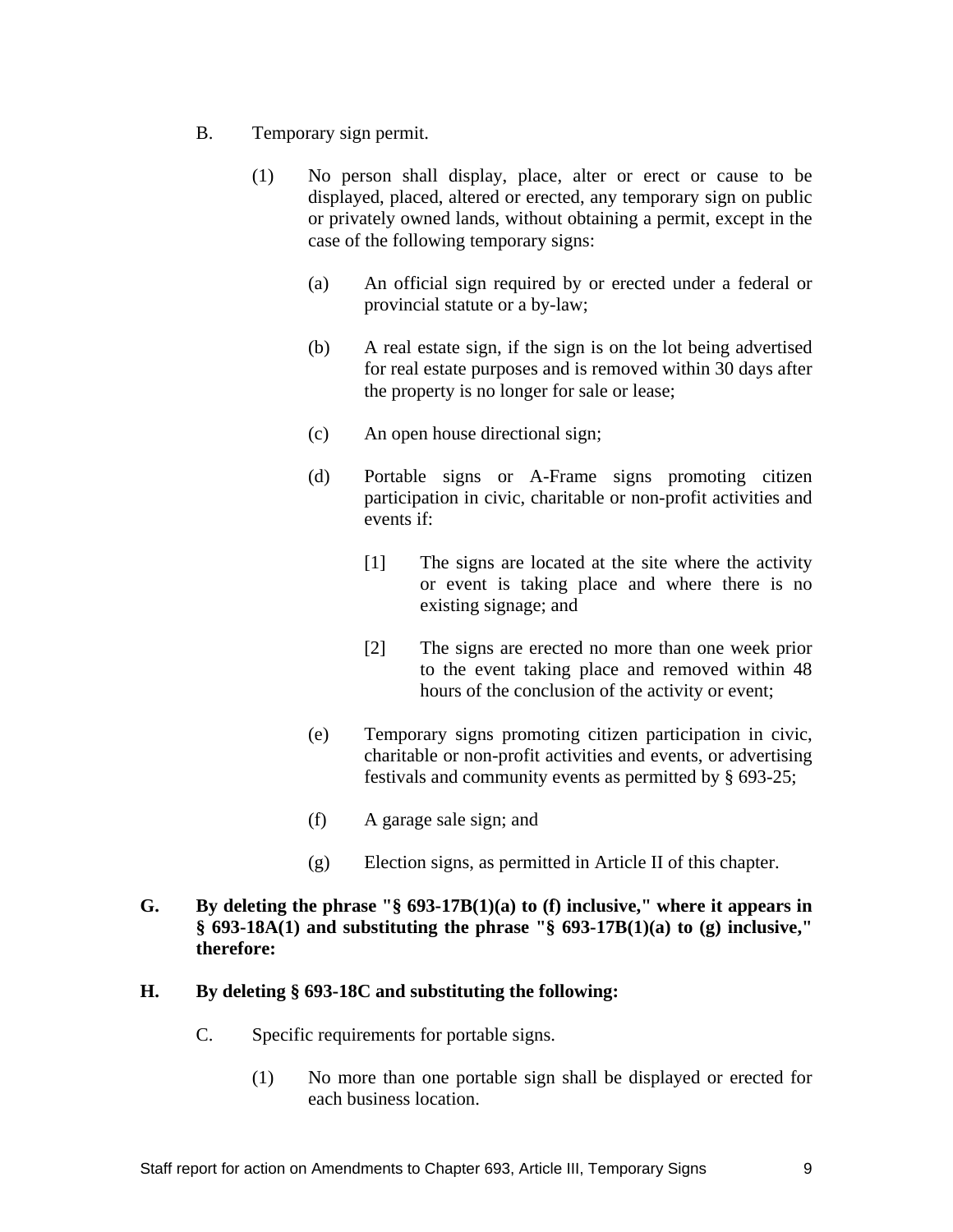- (2) Every portable sign relating to a business may only be displayed during the hours that that business is open and operating.
- (3) All portable signs shall comply with the following requirements:
	- (a) Each portable sign shall only display first party content and no other message;
	- (b) Each portable sign shall not contain more than two sign faces;
	- (c) Each portable sign shall not exceed a maximum height of 1.0 metre, nor be less than a minimum height of 0.5 metre;
	- (d) Each portable sign shall not exceed a maximum width of 0.6 metre;
	- (e) A portable sign shall not be erected or displayed in such a manner as to impede a pedestrian's or driver's view of any vehicular access point;
	- (f) A portable sign shall not be animated, contain any video display elements, be illuminated, have flashing lights, emit sound or have electronic device to create or simulate motion, nor have any attachments adding to its height or width.
- **I. By deleting § 693-20:**

### **J. By deleting § 693-21 and substituting the following:**

#### **§ 693-21. Real estate signs.**

- A. Specific Requirements, Number, Location
- (1) All real estate signs shall comply with the following requirements:
	- (a) Each real estate sign shall not contain more than two sign faces; the contract of the contract of the contract of the contract of the contract of the contract of the contract of the contract of the contract of the contract of the contract of the contract of the contract of the con
	- (b) Each real estate sign shall only display content relating to the sale, rent or lease of the premises, in whole or in part, upon which the sign is located and no other message;
	- (c) Each real estate sign shall have a maximum sign face area of:
		- a. one square metre, if erected on a residential property; or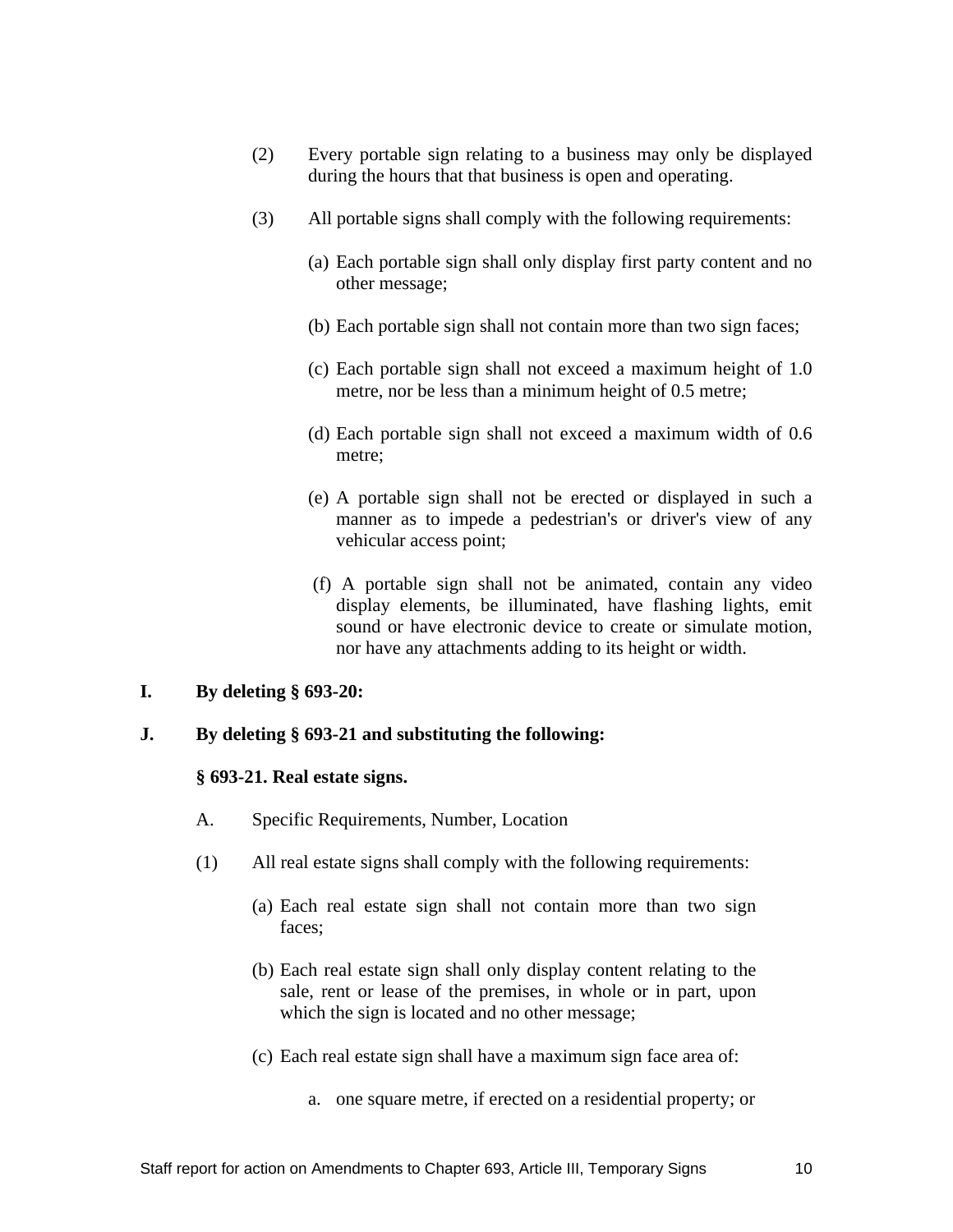- b. four square metres, if erected on a property not zoned residential;
- (d) No more than one real estate sign advertising the sale or lease of a property, or unit of a building or condominium shall be permitted to be located facing each street line of the premises to which the real estate sign relates;
- (e) Notwithstanding subsection(1)(c), no more than 4 real estate signs may be displayed on a premises;
- (f) A real estate sign shall not be erected or displayed in such a manner as to impede a pedestrian's or driver's view of any vehicular access point;
- (g) A real estate sign shall not be erected or displayed in such a manner as to impede a pedestrian's or driver's view of any parking or traffic control sign, signal or device;
- (h) A real estate sign shall not be erected or displayed in such a manner as to impede a pedestrian's or driver's view of any intersection; and
- (i) A real estate sign shall not be animated, contain any video display elements, be illuminated, have flashing lights, emit sound or have electronic device to create or simulate motion, nor have any attachments adding to its height or width.
- (2) Real estate signs may be located on public property, if:
	- (a) The real estate sign is placed entirely upon public property which constitutes the specific premises being advertised for real estate purposes; experience of the contract of the contract of the contract of the contract of the contract of the contract of the contract of the contract of the contract of the contract of the contract of the contract of the co
	- (b) The real estate sign is not be affixed to a utility pole, tree, official sign, or other similar public property;
	- (c) The real estate sign, is removed within 30 days after the premises is no longer for sale, rent, or lease; and
	- (d) The real estate sign is positioned to prevent damage to underground services.
- (3) Real estate signs may be located on private property, if: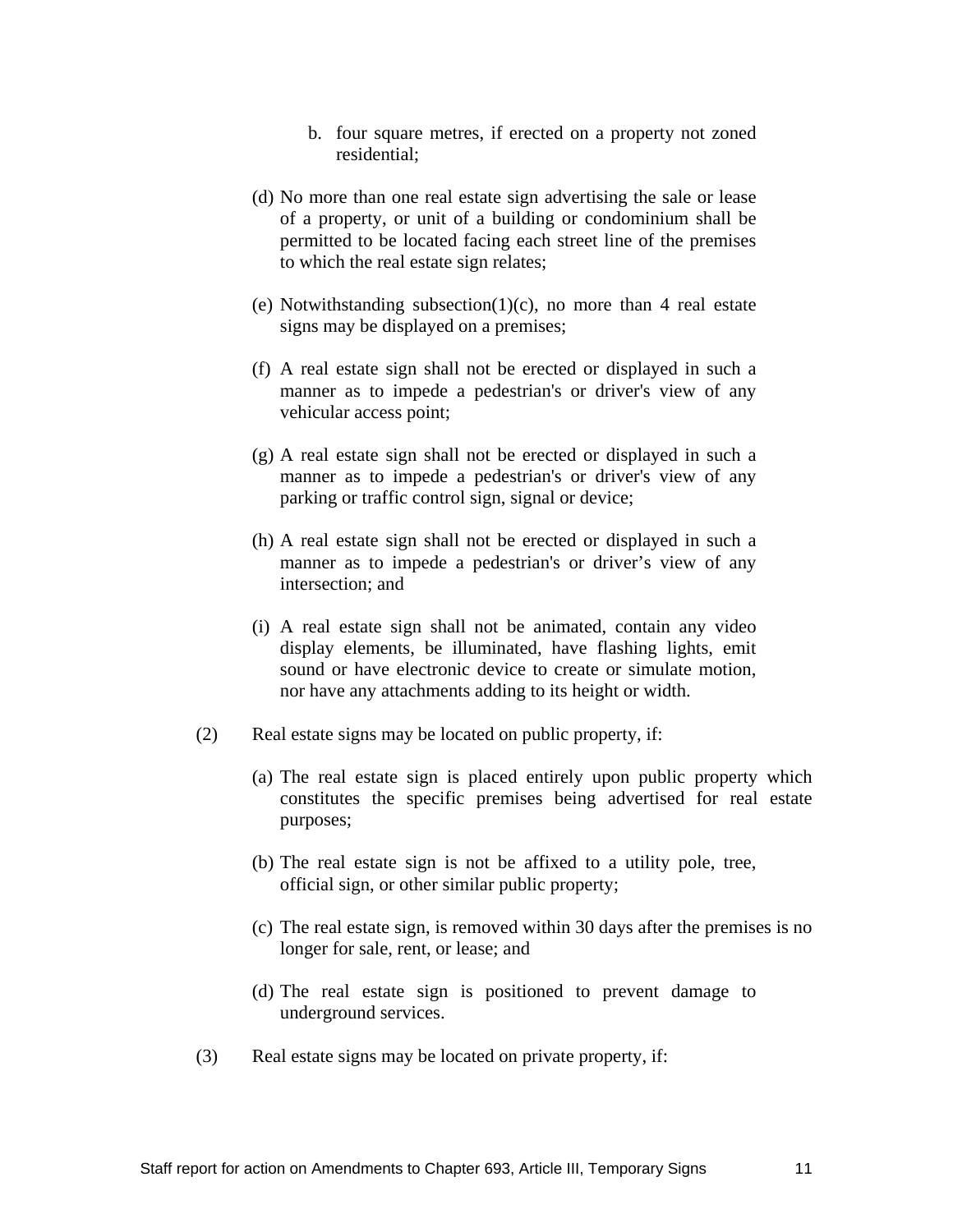- (a) The real estate sign is placed entirely upon private property which constitutes the specific premises being advertised for real estate purposes; experience of the contract of the contract of the contract of the contract of the contract of the contract of the contract of the contract of the contract of the contract of the contract of the contract of the co
- (b) The real estate sign is not be affixed to a utility pole, tree, official sign, or other similar public property;
- (c) The real estate sign, is removed within 30 days after the premises is no longer for sale, rent, or lease;
- (d) The real estate sign is positioned to prevent damage to underground services; and
- (e) The real estate sign is not located within less than 0.3 metre of the pedestrian sidewalk, or where there is no sidewalk within less than 0.3 metre of the vehicular travelled portion of the road.

#### **K. By deleting § 693-22 and substituting the following:**

#### **§ 693-22. Open house directional signs.**

- A. Specific Requirements, Location
- (1) All open house directional signs shall comply with the following requirements: equipments:
	- (a) Each open house directional sign shall only display content directing traffic to a residential premises or residential property for sale or lease and no other message;
	- (b) Each open house directional sign shall include the address of the property for sale or lease and the date of the open house to which the open house directional sign relates;
	- (c) Each open house directional sign shall not contain more than two sign faces;
	- (d) Each open house directional sign shall not exceed a maximum height of 1.0 metre, nor be less than a minimum height of  $0.5$ metre;
	- (e) Each open house directional sign shall not exceed a maximum width of 0.6 metre;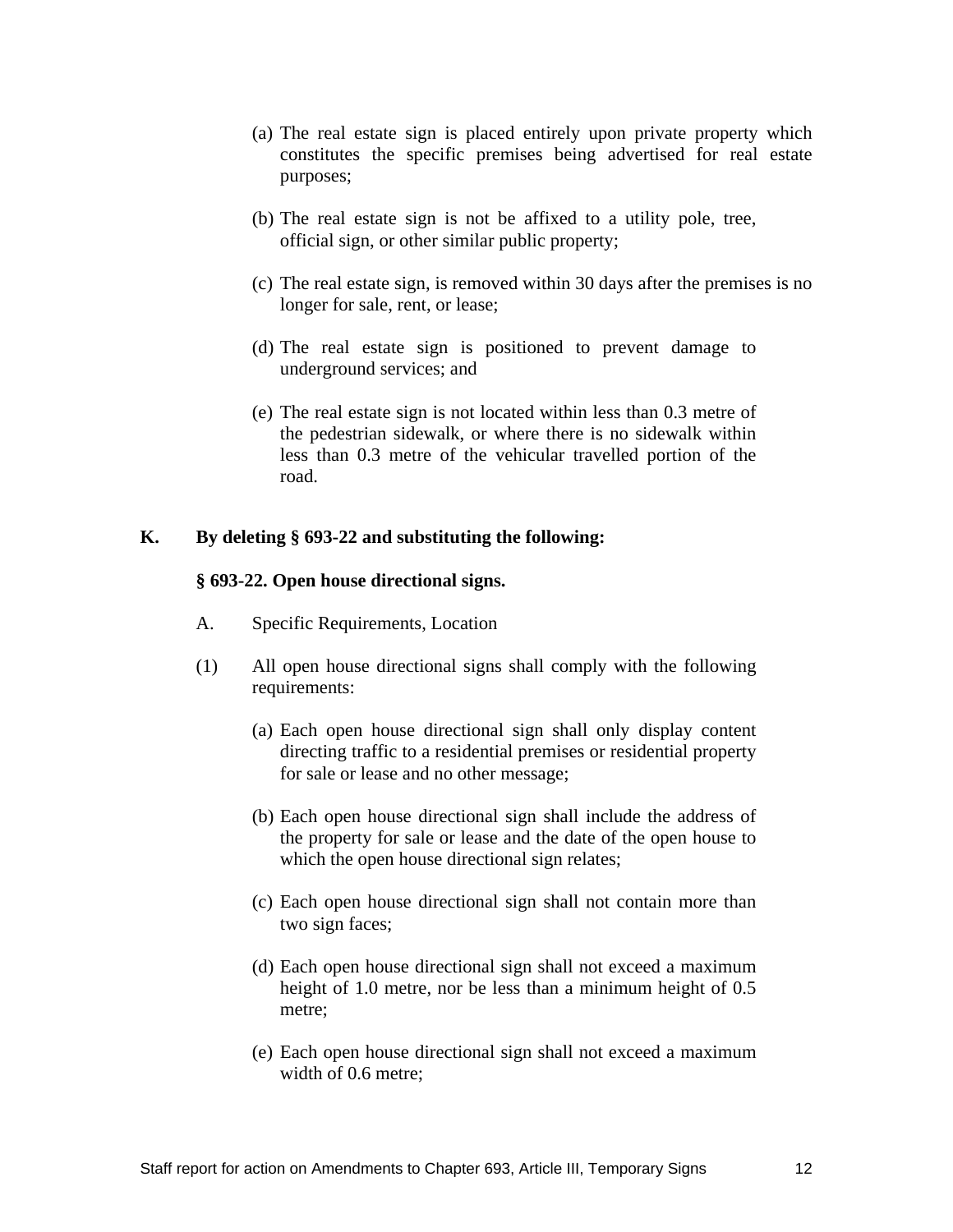- (f) Notwithstanding anything else in this article, each open house directional sign shall have a maximum sign face area of 0.5 square metre;
- (g) An open house directional sign shall not be erected or displayed in such a manner as to impede a pedestrian's or driver's view of any vehicular access point;
- (h) An open house directional sign shall not be erected or displayed in such a manner as to impede a pedestrian's or driver's view of any parking or traffic control sign, signal or device;
- (i) An open house directional sign shall not be erected or displayed in such a manner as to impede a pedestrian's or driver's view of any intersection; and
- (j) An open house directional sign shall not be animated, contain any video display elements, be illuminated, have flashing lights, emit sound or have electronic device to create or simulate motion, nor have any attachments adding to its height or width.
- (2) An open house directional sign may only be displayed during the hours that the open house to which the sign relates is open and operating; the contract of the contract of the contract of the contract of the contract of the contract of the contract of the contract of the contract of the contract of the contract of the contract of the contract of the
- (3) Notwithstanding subsection A(2), an open house directional sign may only be displayed during the period between sunrise and sunset.
- (4) Open house directional signs may be located on public property, if:
	- (a) The open house directional sign is placed on the public road allowance, but not any centre median, traffic island or centre boulevard within the road allowance;
	- (b) The open house directional sign is not be affixed to a utility pole, tree, official Sign, or other similar public property;
	- (c) The placement of the open house directional sign shall allow for an unobstructed pedestrian clearway, of a minimum width of 2.1 metres at all points;
	- (d) The open house directional sign is not located within less than 0.3 metre of the pedestrian sidewalk; and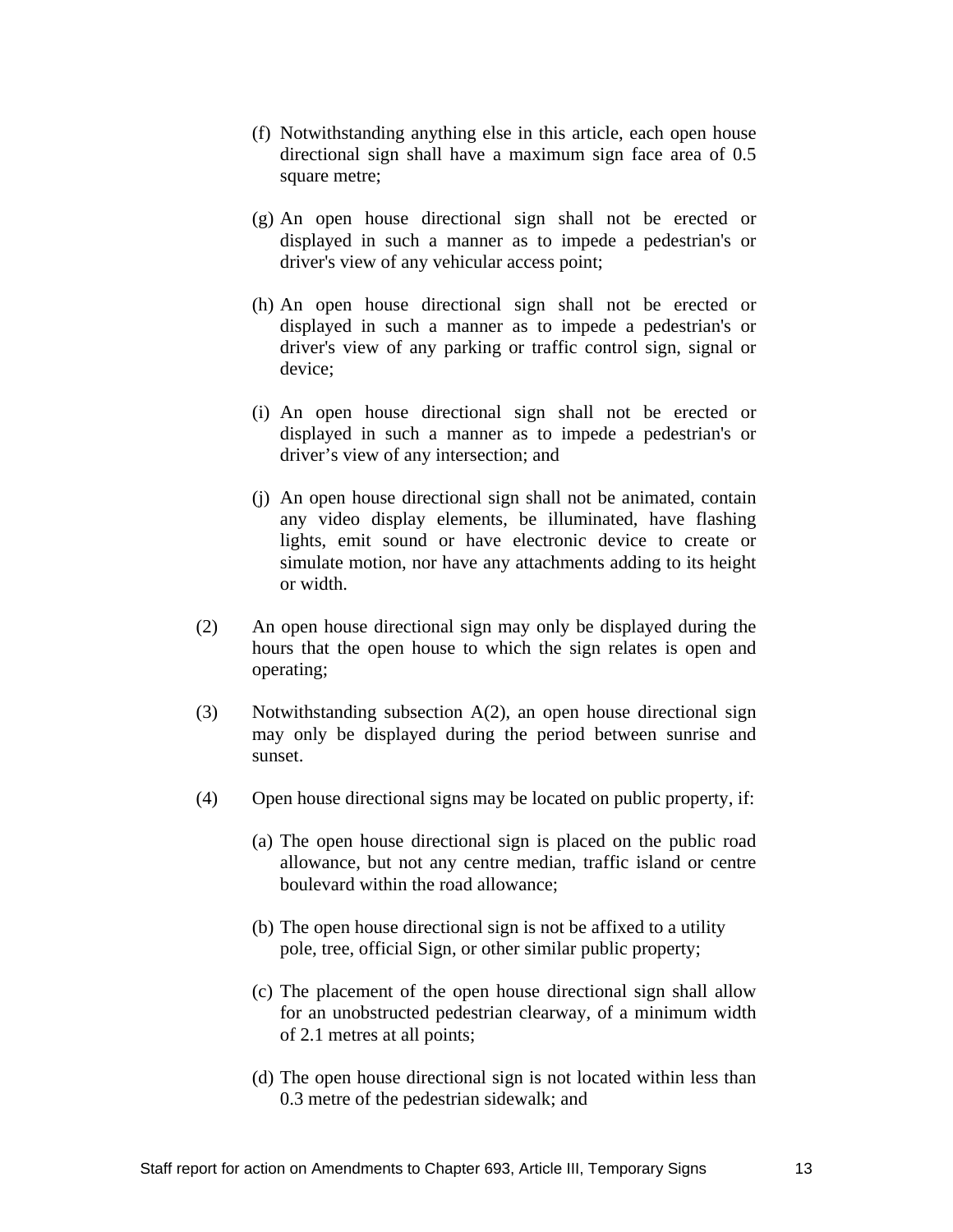- (e) The open house directional sign is not located within less than 0.3 metre of the vehicular travelled portion of the road.
- (5) Open house directional signs may be located on private property, if:
	- (a) The open house directional sign is placed on private property with the prior written consent of the owner of the premises;
	- (b) The open house directional sign is not be affixed to a utility pole, tree, official sign, or other similar public property; and,
	- (c) The open house directional sign is not located within less than 0.3 metre of the pedestrian sidewalk and where there is no sidewalk within less than 0.3 metre of the vehicular travelled portion of the road.

### **L. By deleting § 693-24:**

### **M. By deleting § 693-25 and substituting the following:**

### **§ 693-25. Charity; religious institution; community organization; school.**

- A. A charity, religious institution, community organization and school may erect, display, place or maintain temporary signs promoting citizen participation in religious, civic, charitable or non-profit activities and events, or advertising festivals and community events if:
	- (a) the temporary signs are located on land which is primarily used for the operations or activities of the charity, religious institution, community organization or school; or
	- (b) the signs are located at the site where the activity or event is taking place; and see all the set of the set of the set of the set of the set of the set of the set of the set of the set of the set of the set of the set of the set of the set of the set of the set of the set of the set of the s
		- [1] There is no existing signage at the site where the activity or event;
		- $[2]$  The signs are erected no more than one week prior to the event taking place; and
		- [3] The signs are removed within 48 hours of the conclusion of the activity or event.
- B. The physical criteria in this article that is applicable to the type of temporary signs being utilised shall apply to signs erected, displayed, placed or maintained by charities, religious institutions, community organizations and schools.